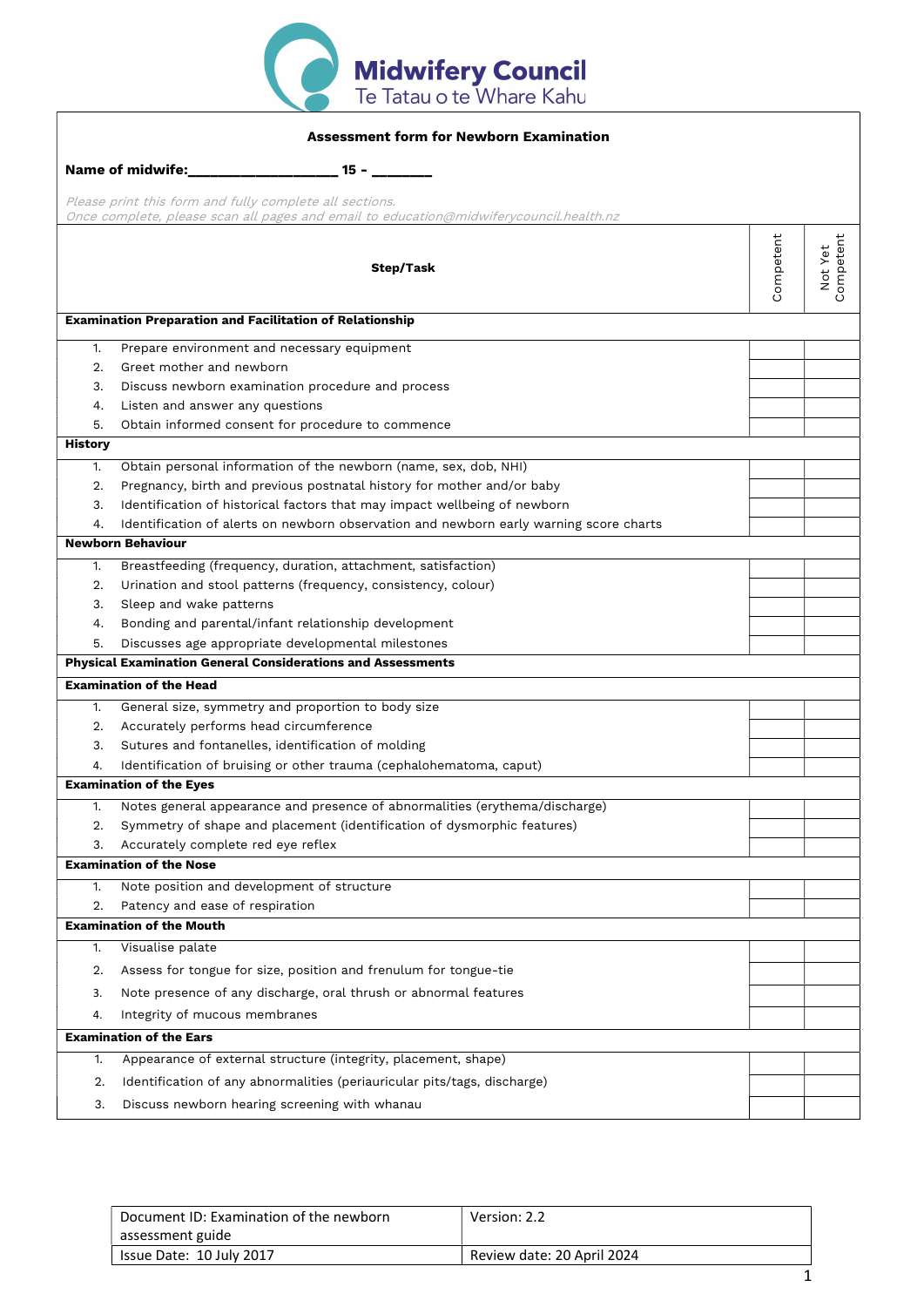|    | Step/Task                                                                                                               | Competent | Competent<br>Not Yet |
|----|-------------------------------------------------------------------------------------------------------------------------|-----------|----------------------|
|    | <b>Examination of the Neck</b>                                                                                          |           |                      |
| 1. | Assess length and range of motion                                                                                       |           |                      |
|    | 2. Identification of any abnormalities (masses, webbing, clefts)                                                        |           |                      |
| 3. | Palpate clavicle for crepitus                                                                                           |           |                      |
|    | <b>Examination of the Thorax</b>                                                                                        |           |                      |
| 1. | Shape of bony structure and symmetry of movement                                                                        |           |                      |
| 2. | Position of nipples and presence of breast tissue                                                                       |           |                      |
|    | <b>Examination of the Respiratory System</b>                                                                            |           |                      |
| 1. | Observe respiratory effort and note any abnormalities (grunting, retractions)                                           |           |                      |
| 2. | Auscultates respirations bilaterally - anterior/posterior                                                               |           |                      |
| 3. | Notes respiratory rate, sounds of breath entry, head bobbing, accessory muscles                                         |           |                      |
|    | <b>Examination of the Cardiovascular System</b>                                                                         |           |                      |
| 1. | Observe newborn's central and peripheral colour                                                                         |           |                      |
| 2. | Palpates capillary refill to nail bed                                                                                   |           |                      |
| 3. | Palpates precordium                                                                                                     |           |                      |
| 4. | Auscultates heart rate in four places on chest positions and on back                                                    |           |                      |
| 5. | Notes rate and rhythm of heart rate                                                                                     |           |                      |
| 6. | Identification of abnormalities - such as murmurs                                                                       |           |                      |
| 7. | Palpates femoral arteries                                                                                               |           |                      |
| 8. | Perform pre and post ductal pulse oximetry<br><b>Examination of the Abdomen and Umbilicus</b>                           |           |                      |
| 1. | Observes shape of abdomen (flat, scaphoid, distension)                                                                  |           |                      |
| 2. | Auscultates for presence of bowel sounds                                                                                |           |                      |
| 3. | Palpates liver and spleen noting size and placement                                                                     |           |                      |
| 4. | Palpates four quadrants identifying presence of masses or organomegaly                                                  |           |                      |
| 5. | Observes umbilical cord and notes presence of 2 arteries and 1 vein (at birth)                                          |           |                      |
| 6. | Assessment of umbilical cord healing - noting any signs of infection                                                    |           |                      |
|    | <b>Assessment of Genitourinary System (Female)</b>                                                                      |           |                      |
| 1. | Observes external genitalia                                                                                             |           |                      |
| 2. | Notes presence of any abnormalities (hymenal tags or discharge etc.)                                                    |           |                      |
|    | 3. Location and patency of anus                                                                                         |           |                      |
| 4. | Examine clitoris for appropriate size                                                                                   |           |                      |
|    | <b>Assessment of Genitourinary System (Male)</b>                                                                        |           |                      |
| 1. | Observes external genitalia (meatus location, penile size)                                                              |           |                      |
| 2. | Notes presence of any abnormalities (hydrocele, hernia, hypospadias etc.)                                               |           |                      |
| 3. | Palpates scrotum to identify teste location                                                                             |           |                      |
| 4. | Location and patency of anus                                                                                            |           |                      |
|    | <b>Assessment of the Upper and Lower Extremities</b>                                                                    |           |                      |
| 1. | Observation and palpation of the skin, soft tissues and bony structures                                                 |           |                      |
| 2. | Observation for symmetry of structures and range of movement                                                            |           |                      |
| 3. | Identification of any abnormalities or dysmorphic features (number of digits, clinodactyly, palmer<br>creases, talipes) |           |                      |

|                                             | Step/Task                                                                    | Competent | ٢<br>ť<br>به<br>Ć۵<br>ب<br>ġ |  |
|---------------------------------------------|------------------------------------------------------------------------------|-----------|------------------------------|--|
| <b>Assessment of Musculoskeletal System</b> |                                                                              |           |                              |  |
|                                             | Assess general level of tone and spontaneous movement                        |           |                              |  |
| 2.                                          | Observe and palpate the spine - noting positing and integrity                |           |                              |  |
| 3.                                          | Note any abnormalities of the spine (scoliosis, tuft of hair, sacral dimple) |           |                              |  |
| 4.                                          | Assess hip joint stability (Ortolani and Barlow procedures)                  |           |                              |  |